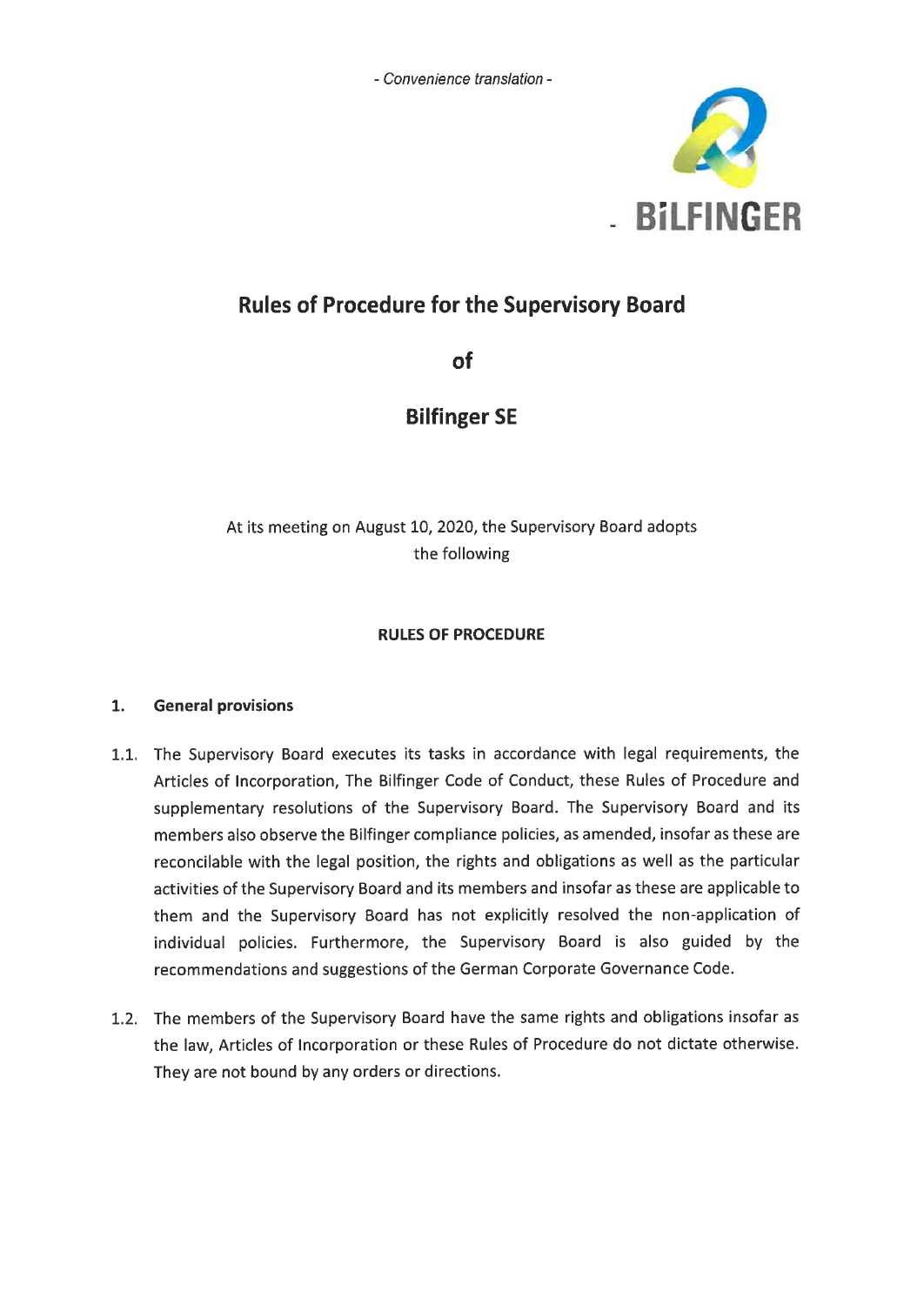1.3. Unless stipulated otherwise in these Rules of Procedure, all documents for the members of the Supervisory Board are made available through an electronic meeting management system and the members of the Supervisory Board are informed that the documents are available there via e-mail sent to the last address known to the Company. The documents are only provided by other means in justified exceptional cases by the Chairman of the Supervisory Board or upon his instructions and on his behalf by the Corporate Office.

#### $2.$ Tasks and responsibilities of the Supervisory Board

- $2.1$ The task of the Supervisory Board is to monitor the Executive Board's conduct of the business. Within the scope of this task, the Supervisory Board advises and supports the Executive Board in the management of the Company and promotes the objectives of the Company. The Supervisory Board works closely and in a spirit of trust for the benefit of the Company and of the Group.
- 2.2 The Supervisory Board appoints the members of the Executive Board, removes them and is responsible for the closing, amendment and termination of the service contracts with the members of the Executive Board, including the definition and review of the remuneration system for the Executive Board and the total remuneration of the individual members of the Executive Board. In this regard, it ensures the long-term succession planning in the Executive Board.
- 2.3 The Supervisory Board has the Executive Board inform it on a regular basis and in a timely and comprehensive manner on all topics of relevance to the Company, in particular the corporate planning, the position of the Group, business development as well as compliance and risk management. The Supervisory Board defines the details of the Executive Board's information and reporting obligations in an information directive.
- 2.4 In order to fulfill its tasks, the Supervisory Board can, in accordance with its due discretion, consult auditors, legal and other external and internal advisors. The costs shall be borne by the Company.

#### $3.$ **Transactions requiring approval**

The Executive Board requires the approval of the Supervisory Board for the transactions of the Company and companies affiliated with it listed in Section 15 Paragraph 1 of the Articles of Incorporation as well as specified and supplemented in the attached Appendix.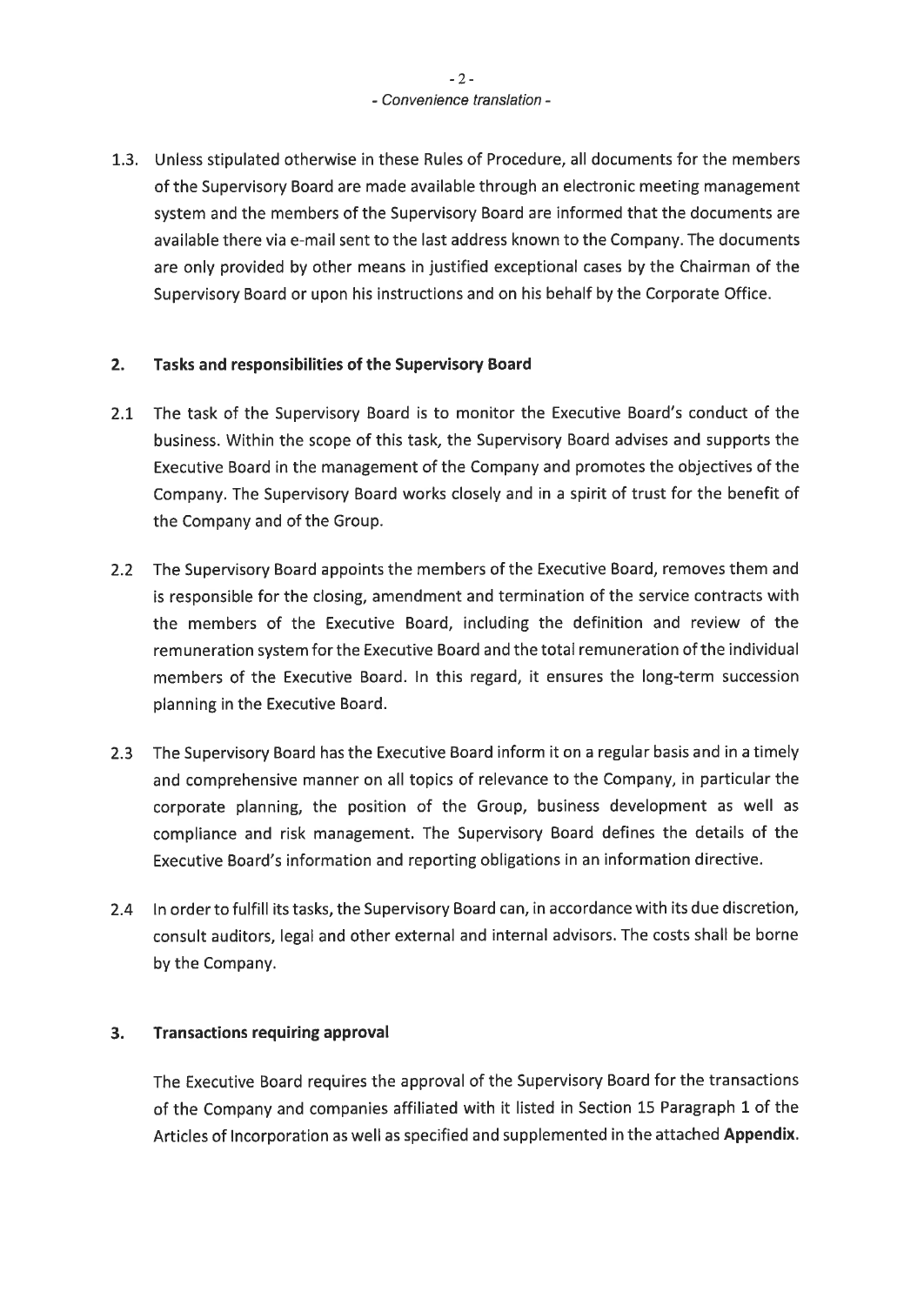The Supervisory Board can  $-$  also in individual cases  $-$  determine that also other transactions may only be undertaken with its approval.

#### $4.$ Declaration of compliance, efficiency review

- 4.1 The Supervisory Board deals with the declaration of compliance pursuant to Section 161 of the German Stock Corporation Act (AktG) and passes a corresponding resolution.
- 4.2 The Supervisory Board examines the efficiency of its activities at least every two years. In addition to the qualitative criteria defined by the Supervisory Board, the procedures in the Audit Committee and the flow of information between the committees and the plenum as well as the timely provision of information with sufficient content to the Supervisory Board by the Executive Board and the Company are objects of the efficiency review.

#### 5. **Committees**

- $5.1$ The Supervisory Board shall form a Presiding Committee, an Audit Committee, a Nomination Committee and, if necessary, other committees from among its own ranks, setting out their duties and powers in a Rules of Procedure document. To the extent permitted by law, the committees may also be authorized to make decisions that fall within the competence of the Supervisory Board.
- 5.2 The members of the committees of the Supervisory Board are appointed for the duration of their term of office, insofar as a shorter time in office has not been defined or the committee has been formed for a limited period of time. The Supervisory Board appoints one member of the respective committee as Chairman of the committee and each committee with more than three members appoints from among themselves a further member as his or her deputy, insofar as the law, the Articles of Incorporation, these or the Rules of Procedure of the respective committee has not regulated otherwise.
- 5.3 Apart from this, the rules for the Supervisory Board in these Rules of Procedure apply accordingly to the convening, form, adoption of resolutions and keeping of minutes for meetings and the adoption of resolutions outside of meetings, for the quorum and votes in a committee, including the right to a second vote in Section 11.6, insofar as the Rules of Procedure for the respective committee do not contain a different rule. The committee chairman and his deputy shall take the place of the Chairman of the Supervisory Board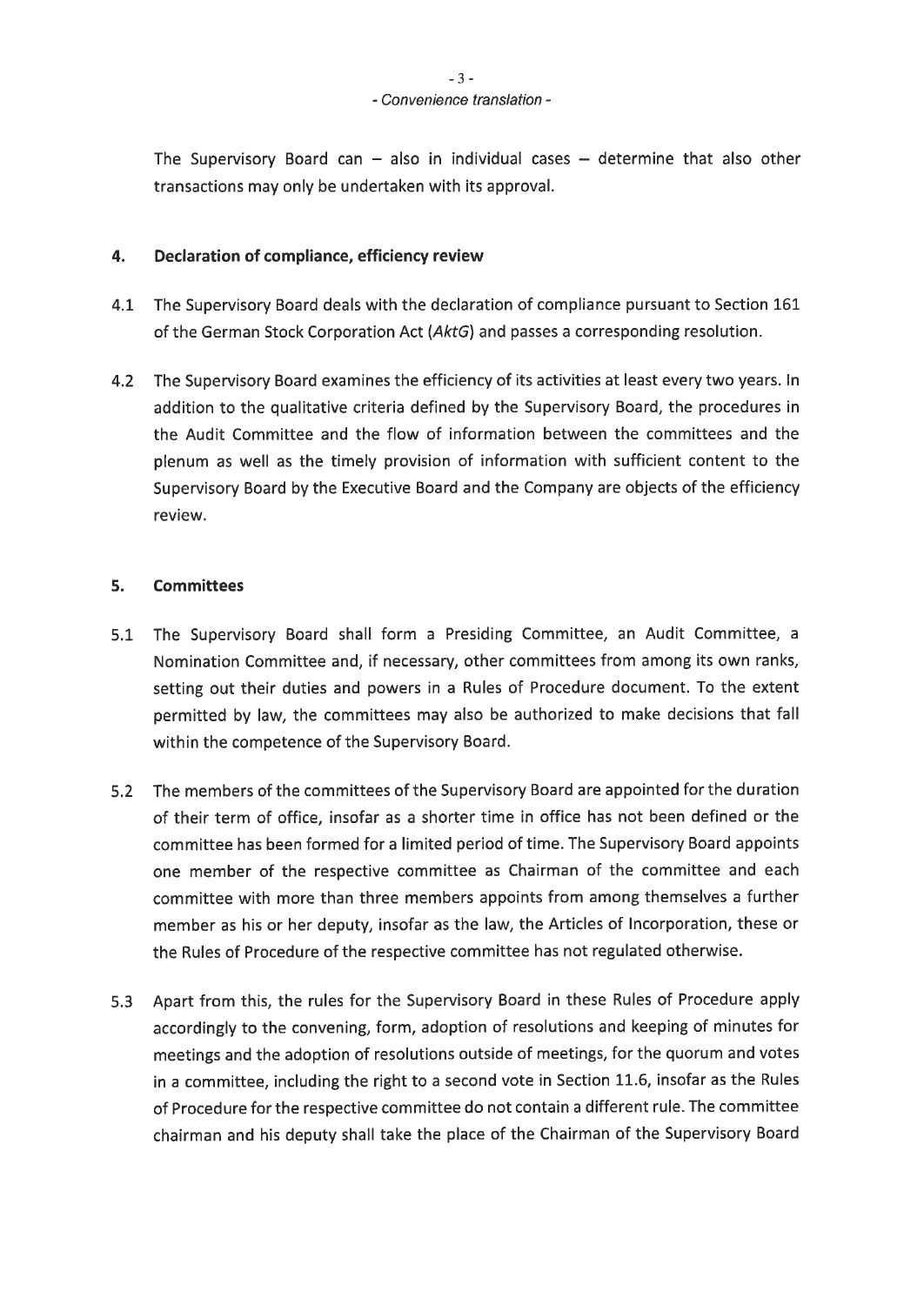### - Convenience translation -

and his deputy. At least three committee members must participate in a vote of a committee.

5.4 The respective committee chairmen report regularly to the Supervisory Board on the work of the committees.

#### 6. **Requirements for members of the Supervisory Board**

- The Supervisory Board shall be composed in such a way that the members overall have  $6.1$ the knowledge, skills and professional experience necessary for the orderly performance of their tasks as members of the Supervisory Board and that they have the time necessary for the performance of the duties of their office. They must be, as a whole, familiar with the sectors in which the Group operates. At least one member must have expertise in the areas of accounting or auditing.
- 6.2 The Supervisory Board shall include what it considers an adequate number of independent members to allow for an independent advising and monitoring of the Executive Board. The Supervisory Board defines, at its own due discretion and taking into consideration the recommendations of the German Corporate Governance Code, the criteria for the review of the independence of members of the Supervisory Board and regularly reviews the independence of the members on this basis.
- The Supervisory Board sets objectives for its composition and prepares a competence  $6.3$ profile for the Supervisory Board, takes the objectives into consideration in the candidates it proposes to the Annual General Meeting and, at the same time, seeks to fulfill the competence profile. It reviews these objectives and the competence profile on a regular basis.
- In addition, the Supervisory Board ensures, for its proposals for the election of new  $6.4$ members of the Supervisory Board to the Annual General Meeting, that the respective candidates have the time necessary to fulfill their tasks.
- $6.5$ Only those persons who are not yet 70 years of age should generally be proposed for election as members of the Supervisory Board. Exceptions are to be justified.
- 6.6 The members of the Supervisory Board shall on their own take on the necessary training and further education measures required for their work. They shall be supported by the Company appropriately.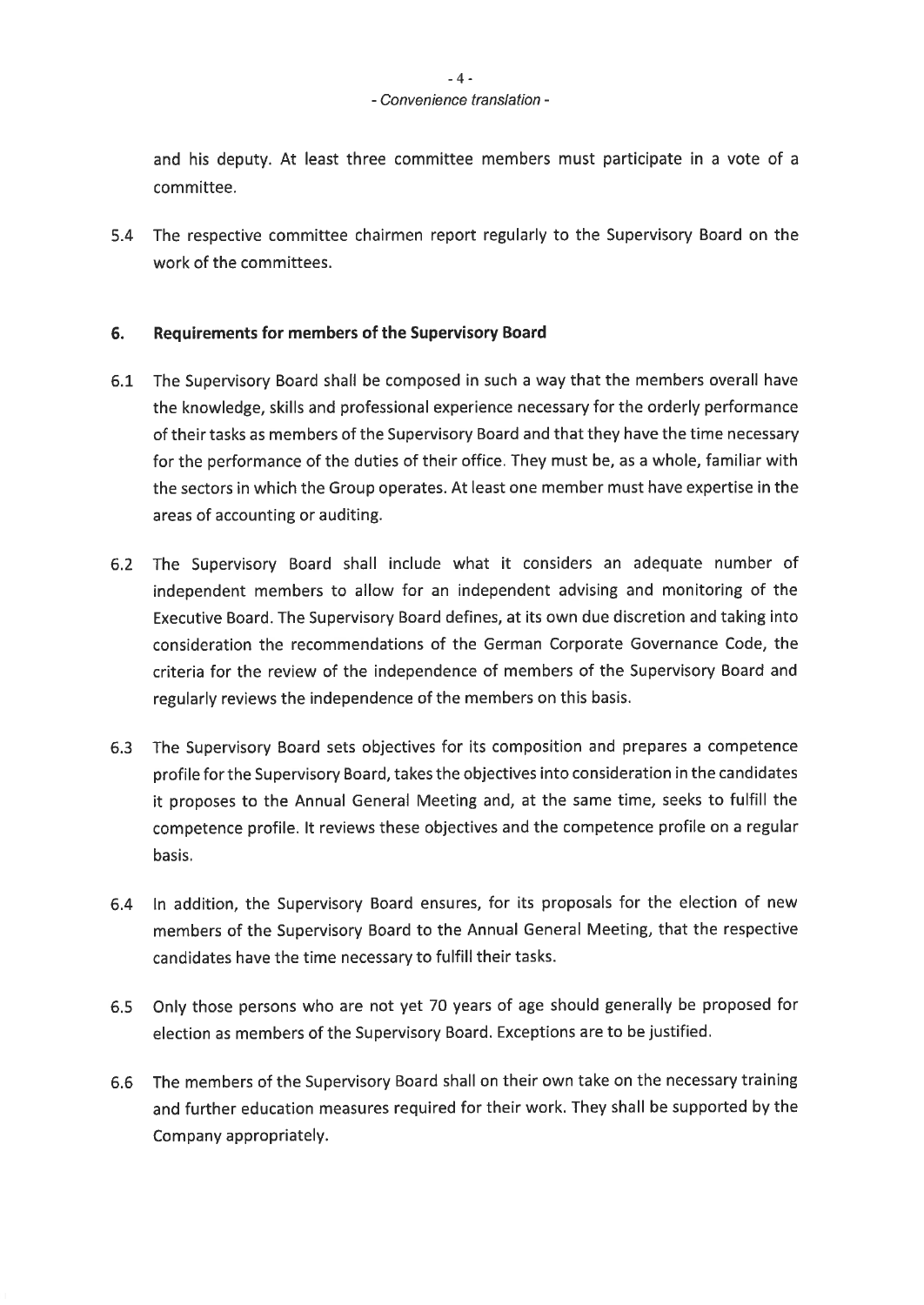## $-5-$ - Convenience translation -

6.7 Consulting as well as other service and works contracts of a member of the Supervisory Board or a company acting on his behalf with the Company or a Group company outside of his work as a member of the Supervisory Board require the prior approval of the Supervisory Board.

#### $\overline{7}$ . Duty of care and responsibility, confidentiality

- The members of the Supervisory Board must act with the level of diligence that is  $7.1$ necessary for a prudent and conscientious execution of their Supervisory Board duties, in particular the monitoring duties.
- 7.2 The members of the Supervisory Board must maintain strict confidentiality toward third parties with regard to all confidential information they become aware of in the course of their work, including work in the committees of the Supervisory Board, particularly information relating to confidential reports and confidential consultations in the Supervisory Board and in the committees, votes, minutes of meetings, company secrets, namely operating and business secrets as well as insider information (jointly Confidential Information). The confidentiality obligation applies toward everyone with the exception of the other members of the Supervisory Board or insofar as permitted by law. The unauthorized transfer of Confidential Information - including in electronic form represents at a minimum a violation of the confidentiality obligation. At the same time, members of the Supervisory Board are obligated to comply with the insider rules of the European Market Abuse Directive and its implementation regulations and associated national provisions. This obligation also applies after the end of their time in office. Insofar as a member of the Supervisory Board, in exceptional cases, has permissibly engaged a third party (e.g. employee, advisor) or has permissibly forwarded such Confidential Information to a third party, he or she must ensure that the confidentiality obligation applies equally to the relevant third party and that it is complied with.
- 7.3 Upon their departure from office, members of the Supervisory Board must immediately return to the Company all documentation including, letters, correspondence, records and any similar documentation related to the affairs of the Company and that is in their possession  $-$  also in the absence of a specific demand from the Company  $-$  and/or to permanently erase any such documentation in electronic form and to provide the Company access to the electronic meeting management system. Members of the Supervisory Board have no right to retain documents of this nature. At the request of the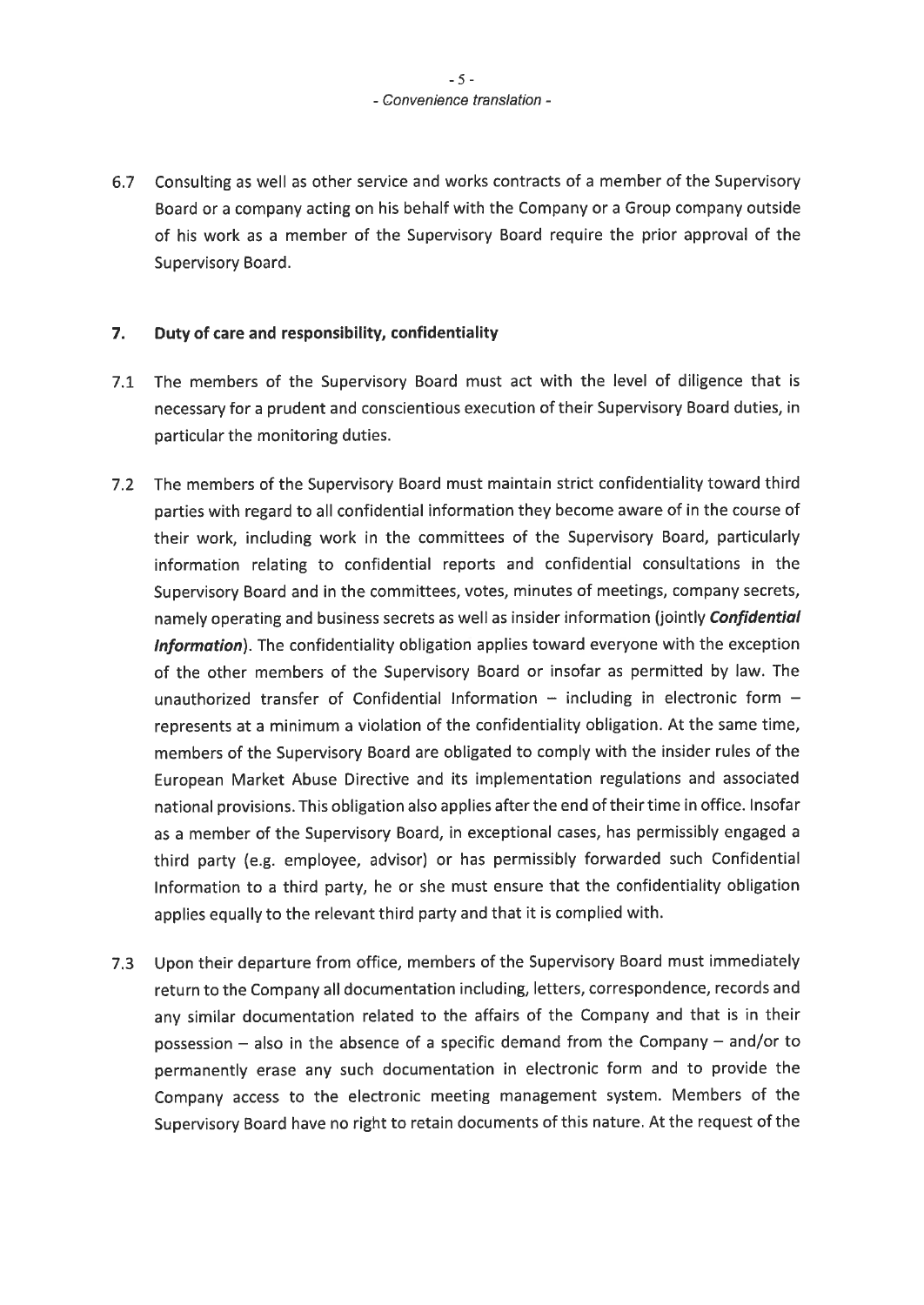Chairman of the Supervisory Board, the complete return and/or deletion of the documentation by the departing member of the Supervisory Board is to be confirmed in writing.

In the execution of a legitimate interest, a departed member of the Supervisory Board is  $7.4$ authorized to view documents returned to the Company at a later point in time. In the case of legal disputes between the Company and a departed member of the Supervisory Board as well as other actions taken against such a person in connection with his or her former role within the Supervisory Board, the departed member of the Supervisory Board, within the context of the statutory retention requirements and within the scope necessary for a legal defense, shall be granted access to the files and the relevant business documentation as well as to the electronic meeting management system or his documents at the time - insofar as this is technically possible - including personal notes and transcripts in this system. This does not apply to files and business documentation or to Confidential Information and company secrets, namely operational or business secrets which arose subsequent to the departure of the member of the Supervisory Board. He or she may, following previous submission to the Chairman of the Supervisory Board, make copies of documents that were created prior to his or her departure in the office of the Supervisory Board that are necessary for his or her legal defense. The departed member of the Supervisory Board pledges to only use the knowledge from the business and operational matters he gained through the inspection of files and/or systems granted to him, in particular business and operational secrets, to the extent that is necessary for his legal defense and to otherwise maintain confidentiality regarding the information that has been accessed in such a manner.

#### 8. **Conflicts of interest**

- All members of the Supervisory Board are bound by the Company's best interests. No  $8.1$ member of the Supervisory Board may pursue personal interests in his/her decisions or use business opportunities intended for the Company and the Group for himself/herself.
- 8.2 Members of the Supervisory Board are required to immediately disclose any potential or actual conflicts of interest to the Chairman of the Supervisory Board who will then inform the other members of the Supervisory Board. This applies in particular for conflicts of interest that could arise as a result of a consulting or directorship function with competitors, customers, suppliers, creditors, business partners or other third parties. The Chairman of the Supervisory Board shall inform the Supervisory Board regarding his or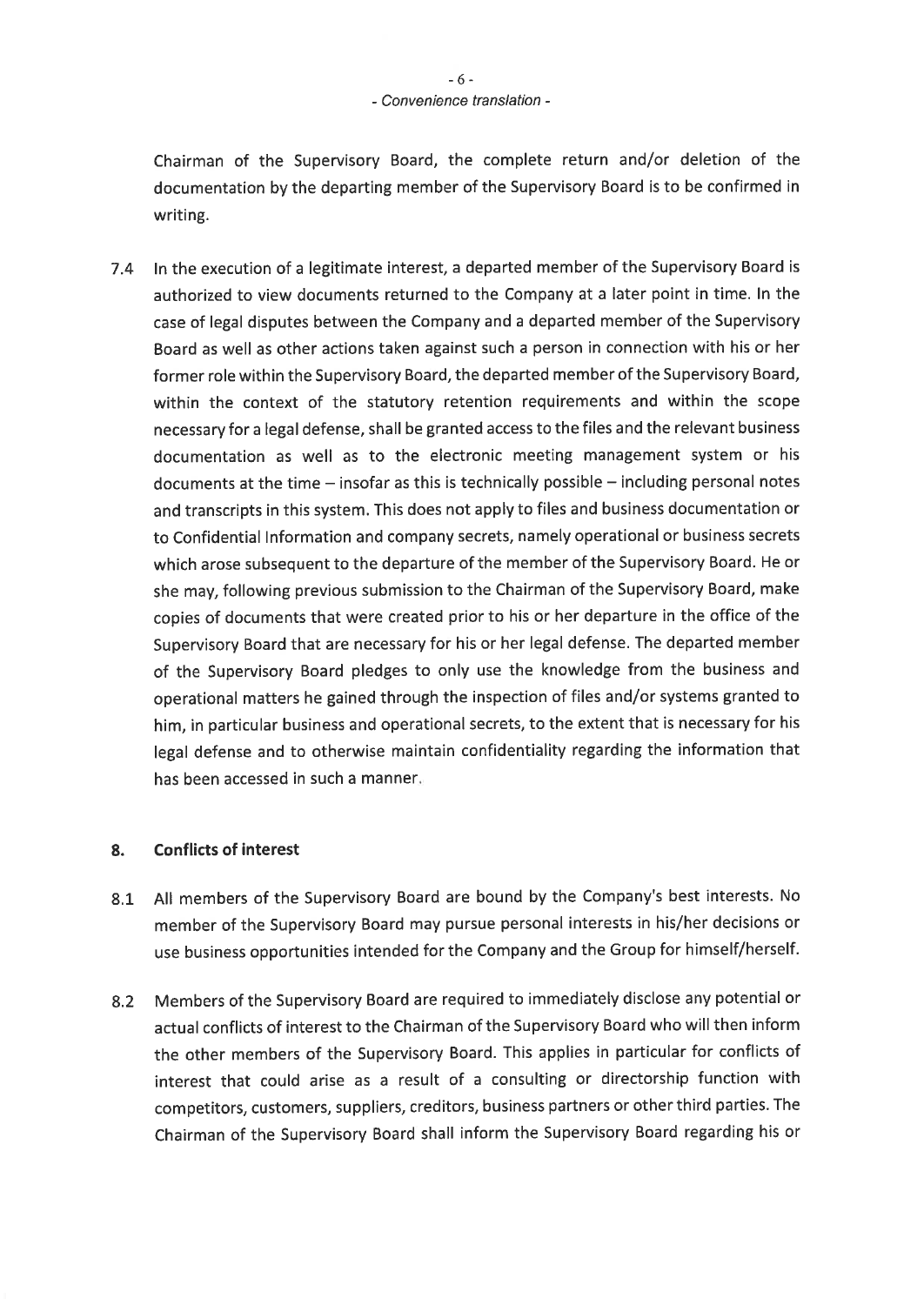her own conflicts of interest. In its report, the Supervisory Board shall inform the Annual General Meeting of any conflicts of interest which have occurred together with their treatment.

 $8.3$ If, in the execution of the mandate, unavoidable conflicts of interest should arise, the member of the Supervisory Board, acting to protect the interests of the Company, shall abstain from consultations and voting that relate to topics that form the basis of his conflict and, in the case of a significant non-temporary conflict of interest, shall resign from office.

#### Constituent meeting, Chairman of the Supervisory Board and deputy  $9.$

- Following the Annual General Meeting at which all new Supervisory Board members to  $9.1$ be appointed at the Annual General Meeting have been elected, a meeting of the Supervisory Board takes place for which no special invitation is required. In this meeting, under the chairmanship of its eldest shareholder representative, the Supervisory Board shall elect a Chairman of the Supervisory Board and a deputy from among themselves for the duration of its time in office. The Chairman of the Supervisory Board must be a representative of the shareholders, his or her deputy must be a representative of the employees. For the election of the Chairman of the Supervisory Board, the chair of the meeting, the oldest member from among the shareholder representatives, has a second vote pursuant to Section 11.6. The Supervisory Board member who, pursuant to Section 18 Paragraph 2 of the Articles of Incorporation, is to chair the Annual General Meeting in case the Chairman of the Supervisory Board is prevented from doing so, is the Chairman of the Audit Committee who is a shareholder representative.
- Should the Chairman of the Supervisory Board, Deputy Chairman, or the Supervisory  $9.2$ Board member appointed to chair the Annual General Meeting in the absence of the Chairman of the Supervisory Board pursuant to Section 18 Paragraph 2 of the Articles of Incorporation, resign from the Supervisory Board before the end of his or her term, the Supervisory Board shall immediately conduct a new election for this function.
- 9.3 The Chairman of the Supervisory Board coordinates work within the Supervisory Board and chairs its meetings and attends to the affairs of the Supervisory Board externally. The Chairman of the Supervisory Board is authorized to issue the declarations of intent necessary for the execution of the resolutions of the Supervisory Board and to accept declarations of intent on behalf of the Supervisory Board.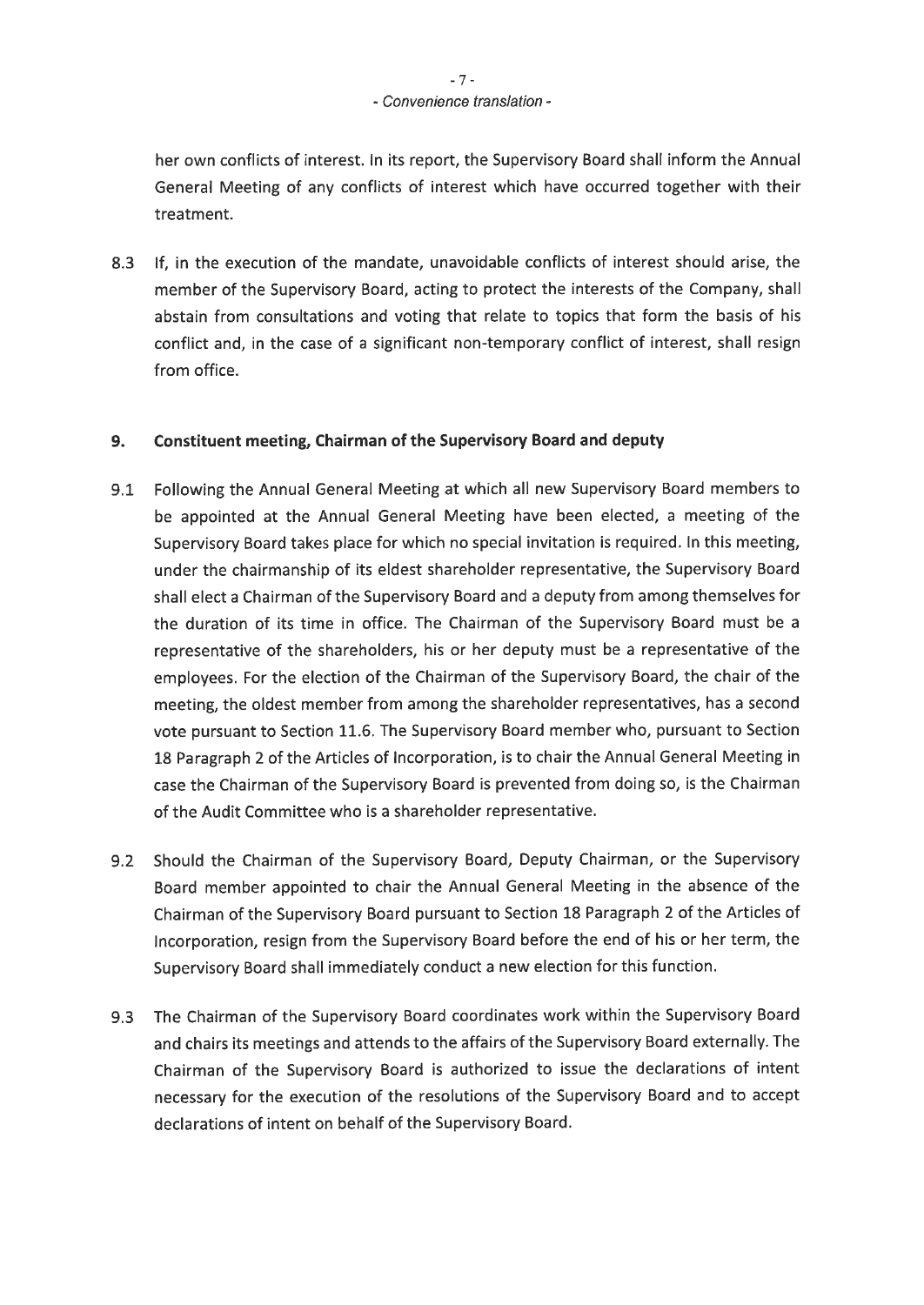## $-8-$ - Convenience translation -

- 9.4 The Chairman of the Supervisory Board plays a leading role in the cooperation between the Supervisory Board and the Executive Board. First and foremost, he consults regularly with the Chairman of the Executive Board on the fundamental topics facing the Company and the Group.
- 9.5 The Deputy Chairman only has the rights and obligations of the Chairman of the Supervisory Board when the latter is prevented and when the law, Articles of Incorporation or these Rules of Procedure do not stipulate otherwise. The second vote allocated to the Chairman of the Supervisory Board pursuant to the Co-Determination Act and Section 11.6 is not available to the Deputy – not even when he holds the rights and obligations of the Chairman of the Supervisory Board.
- 9.6 If the Chairman of the Supervisory Board and the Deputy Chairman are prevented from exercising their obligations, these obligations shall be assumed by the oldest member of the Supervisory Board for the duration of the period they are prevented.

# 10. Meetings

- 10.1 At least two meetings of the Supervisory Board are to take place each calendar half-year.
- 10.2 The meetings of the Supervisory Board are convened by the Chairman of the Supervisory Board in written form under consideration of a fourteen-day period of notice by means of invitation to all members of the Supervisory Board sent to the last known e-mail address known to the Company or, in exceptional cases, to the postal address. In urgent cases, the Chairman of the Supervisory Board can reduce the period of notice and meetings may be convened by telephone or other means of telecommunication.
- 10.3 The Supervisory Board is also convened if requested by a member of the Supervisory Board or by the Executive Board with an explanation of the reasons. When such a request for an immediate meeting is made, the meeting must take place within two weeks after it is convened. If any such request made by two or more members of the Supervisory Board or by the Executive Board should not be complied with, such members may themselves call a meeting of the Supervisory Board upon stating these facts.
- 10.4 The notice convening the meeting is to include the location and the time as well as the individual agenda items. Documents for the meeting should generally be made available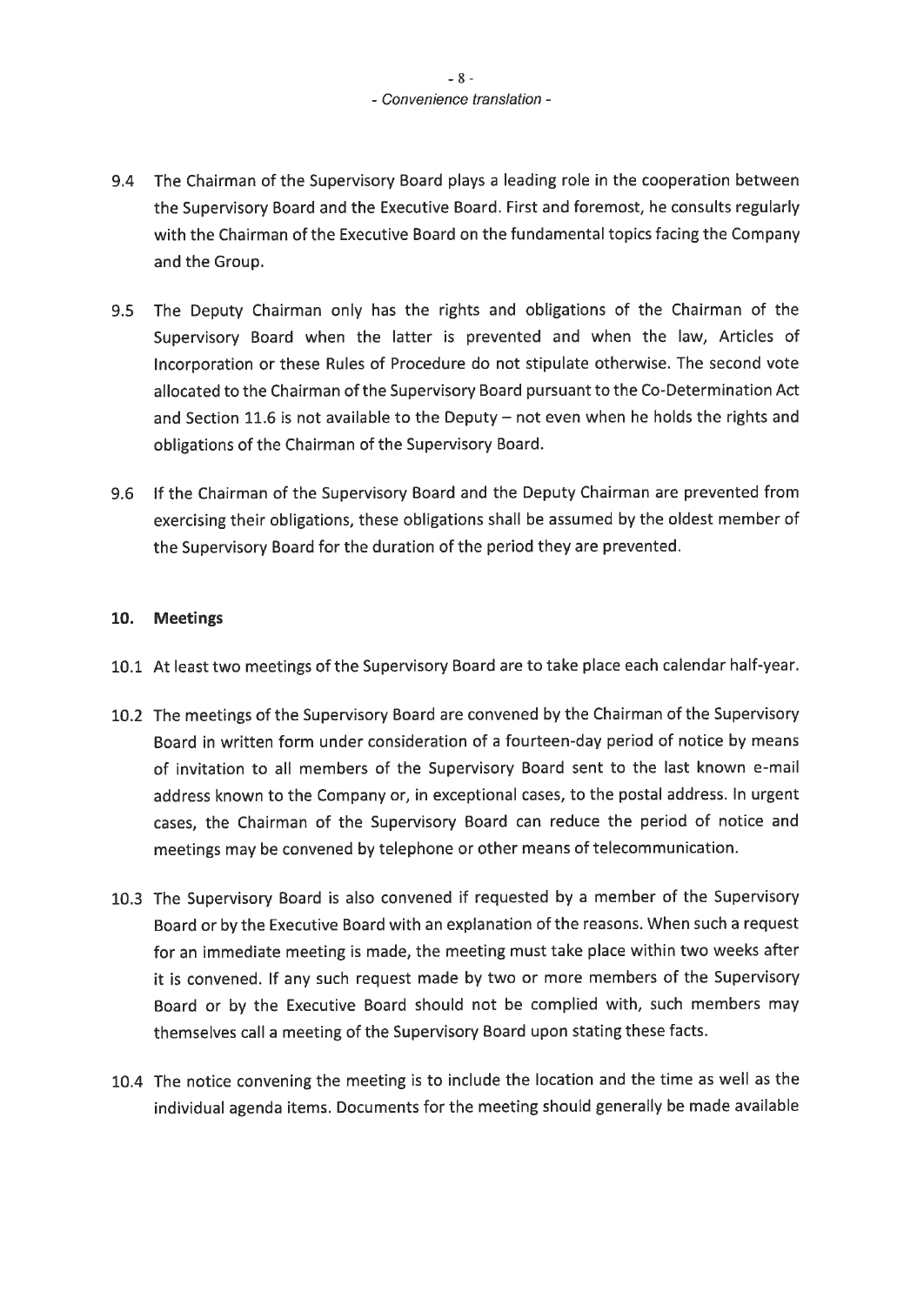to the members of the Supervisory Board in German seven days prior to the meeting. The provision of meeting documentation is carried out pursuant to Section 1.3.

- 10.5 The invitation to a meeting, the meeting documentation and the resolutions outside of a meeting should, wherever possible, include English translations of the relevant documents for non-German speaking members of the Supervisory Board and, at the request of the Chairman of the Supervisory Board, also translations into other languages or such translations shall be forwarded subsequently as soon as possible. Equally, the proceedings of the Supervisory Board are to be simultaneously translated for non-German-speaking members of the Supervisory Board in the language required if the non-German-speaking member of the Supervisory Board expresses this wish to the Chairman of the Supervisory Board with sufficient prior notice, but at least three days prior to the meeting.
- 10.6 Meetings of the Supervisory Board are generally to be held in person. If individual members of the Supervisory Board cannot be physically present at the meeting for a justifiable reason, participation by means of video conference (e.g. by Skype), telephone or comparable means of telecommunication is to be made possible. If determined by the Chairman of the Supervisory Board, meetings can also take place entirely in the form of a conference by video, by telephone or by comparable means of telecommunication.
- 10.7 The Chairman of the Supervisory Board shall chair the meetings of the Supervisory Board. If the Chairman of the Supervisory Board and his or her deputy are prevented from attending, the oldest member of the Supervisory Board shall chair the meeting. The chair of the meeting determines the order in which the agenda items are to be dealt with as well as the form and the order of the votes. The chair of the meeting appoints the keeper of the minutes, who does not need to be a member of the Supervisory Board or the **Executive Board.**
- 10.8 The Chairman of the Supervisory Board can, at his or her discretion, cancel or postpone a convened meeting. This does not apply to a convening of a meeting pursuant to Section 10.3.
- 10.9 The Chairman of the Supervisory Board decides, at his or her own discretion or upon a resolution of the Supervisory Board, on the consultation of experts and people able to provide information to provide advice on individual items on the agenda. The appointed auditor is consulted for advice on the annual financial statements. All members of the Executive Board take part in meetings of the Supervisory Board unless the Chairman of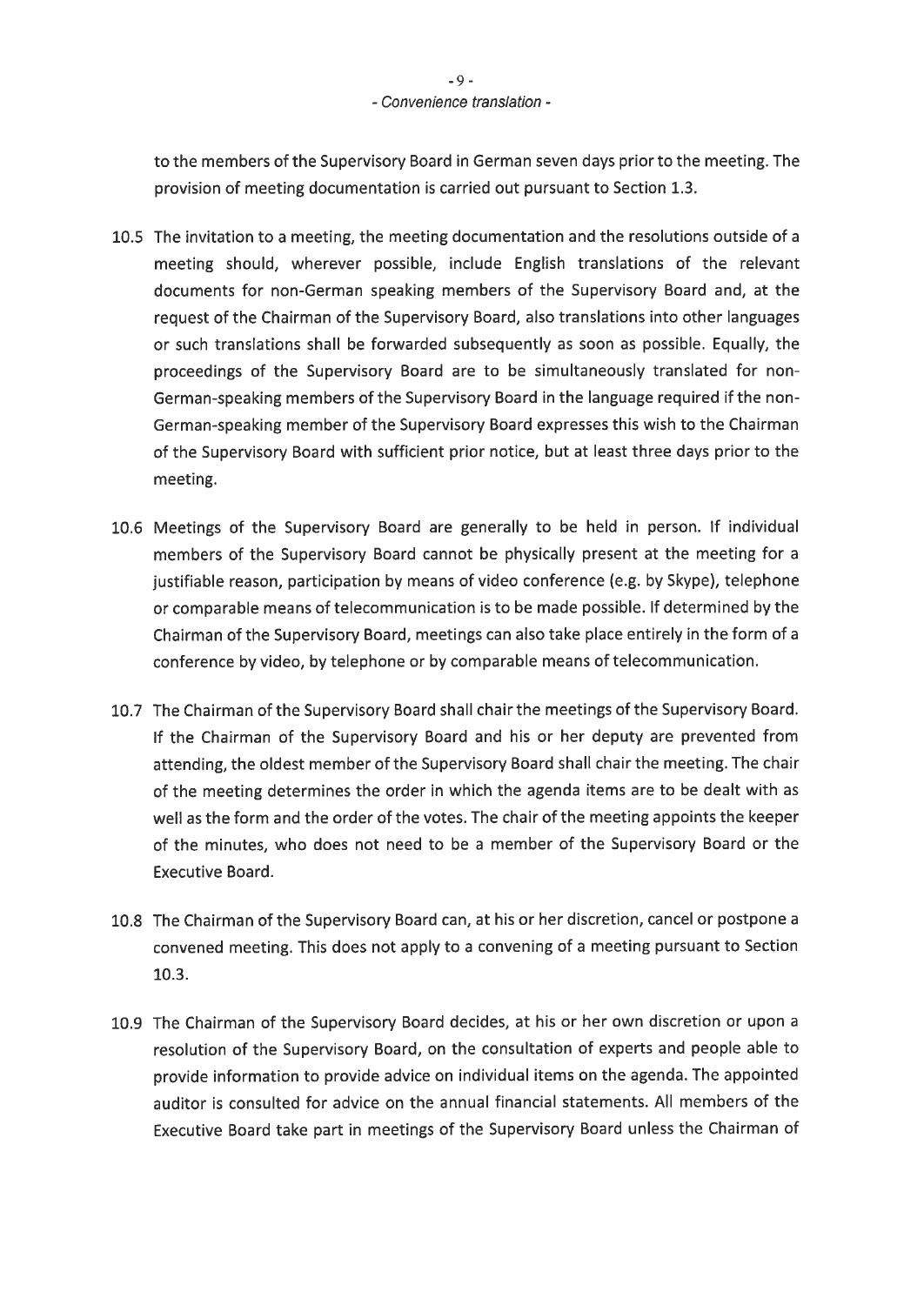the Supervisory Board decides otherwise or unless the Supervisory Board has not ruled otherwise. In addition, the Supervisory Board shall meet on a regular basis even without the Executive Board.

10.10 In line with the resolution of the Executive Board, the heads of the corporate department Corporate Internal Audit & Controls, the General Counsel as well as the Chief Compliance Officer of the Company (so-called risk functions) report and provide information directly to the Supervisory Board, whereby the scope in terms of time and content is determined by the Supervisory Board. This comprises the confidential exchange and questions to the Chairman of the Supervisory Board, the receipt of audit assignments for audit activities that relate to the Executive Board and the Supervisory Board, as well as the acceptance and execution of other assignments. The same applies in exceptional cases for the employees reporting directly to the risk functions in cases where the relevant risk function could report to or approach the Supervisory Board directly, but the involvement of the risk function due to any potential conflict of interest or the focus of the topic on that person (e.g. for an internal investigation) is not possible. The Executive Board should generally be informed by the Chairman of the Supervisory Board with regard to any such reporting or provision of information.

#### **Adoption of resolutions** 11.

- 11.1 Unless mandatory law provides otherwise, the Supervisory Board shall have a quorum if all members have been invited pursuant to Section 10.2 and at least half of the members, of which the Supervisory Board must consist, participate in the adoption of resolutions. A member also participates in a resolution when he or she abstains from voting or when a vote is submitted pursuant to Section 11.3 or 11.4.
- 11.2 Resolutions of the Supervisory Board shall generally and preferably be adopted at meetings. Resolutions can also be adopted outside of meetings in written form, by e-mail or other means of telecommunication if the Chairman of the Supervisory Board determines so for an individual case. Resolutions shall be made outside of a meeting only as an exception when it is not possible to make a resolution in a meeting or when, for particular reasons, it is not opportune.
- 11.3 Absent members can participate in the adoption of resolutions in a meeting by submitting their vote in text format (Voting message) directly to the Chairman of the Supervisory Board or by allowing their vote to be submitted by another member of the Supervisory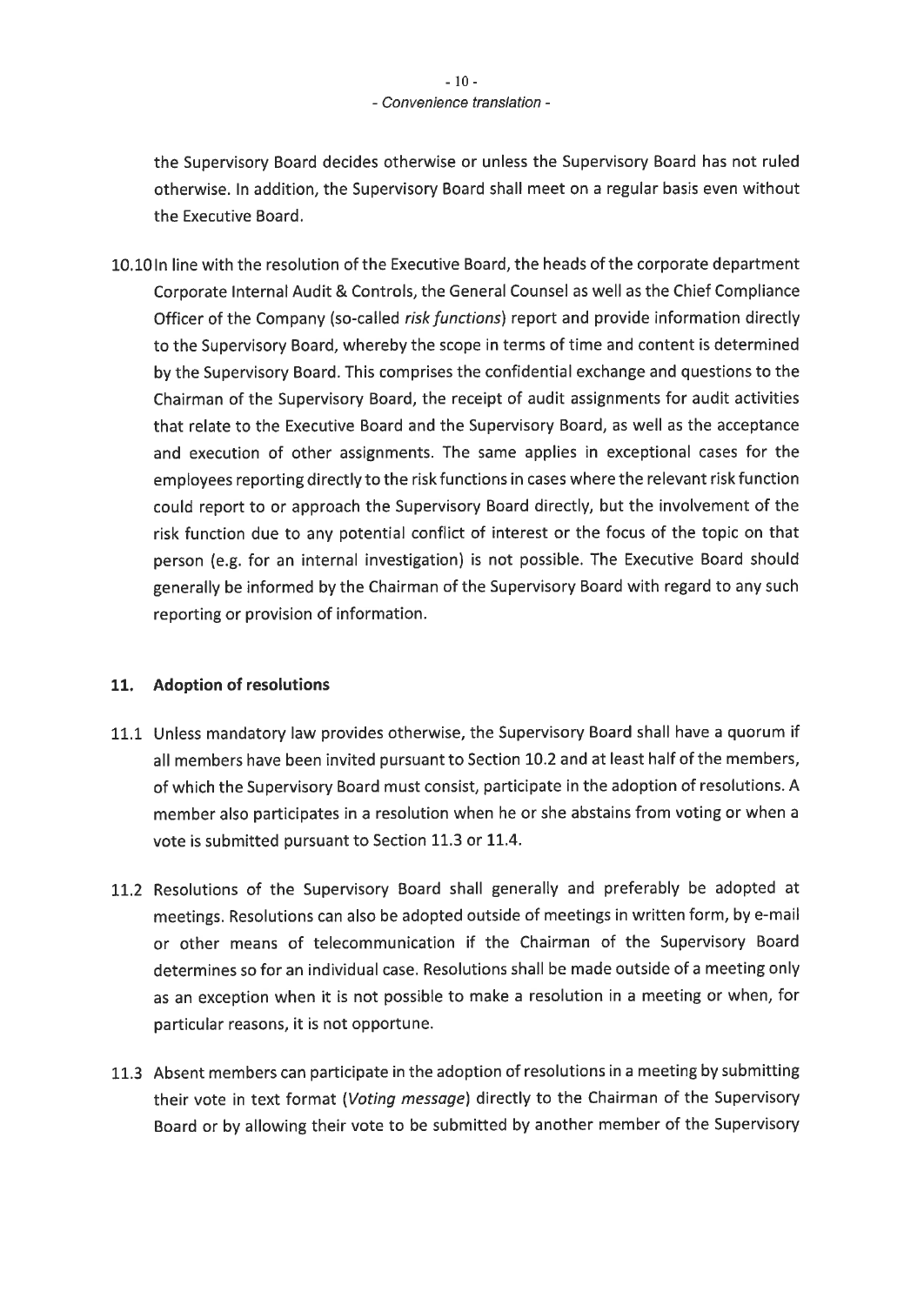Board. If the member of the Supervisory Board who cannot participate in the adoption of a resolution informs the Chairman of the Supervisory Board accordingly before the resolution is adopted and if no Supervisory Board resolution stipulates otherwise, the member of the Supervisory Board in question can also submit his/her vote within 24 hours after the resolution is adopted directly to the Chairman of the Supervisory Board.

- 11.4 A resolution concerning an item that is not included in the agenda for the meeting at least one week prior to the meeting or for which corresponding meeting documents are not available at least three days prior to the meeting in accordance with Section 10.4 may only be adopted if none of the members of the Supervisory Board object. In such a case, absent members of the Supervisory Board must be given the opportunity to object to the resolution within a certain period to be determined by the Chairman, but at least one week, or to make their vote retroactively; the objection and retroactive vote must be in writing. In consideration of the retroactive vote, the resolution shall only take effect when none of the absent members of the Supervisory Board have objected within the defined period.
- 11.5 The adoption of resolutions outside of a meeting should generally take place in text format by e-mail. The adoption of the resolution is initiated by the Chairman of the Supervisory Board by sending it to all members of the Supervisory Board at the last known e-mail address known to the Company or, in exceptional cases, to the postal address. The information required for the adoption of a resolution, in particular a potential motion and a specific resolution proposal as well as the deadline for voting, is to be made available to the members of the Supervisory Board at the time of the initiation. The resolution shall take effect after expiry of the deadline by declaration without delay on the part of the Chairman of the Supervisory Board taking into account the votes submitted.
- 11.6 The Supervisory Board's resolutions are passed by a majority of the votes cast, unless the law or the Articles of Incorporation require another majority. This also applies to elections. Abstentions do not count as submitted votes. In the event of a tie, the vote is to be held anew if any member of the Supervisory Board so requests; the resolution shall otherwise be considered rejected. If a renewed vote on the same item again results in a tie, the Chairman of the Supervisory Board shall have two votes. The second vote can also be issued pursuant to Section 11.3. The chair of the meeting determines the voting procedure. If votes are cast in written form, by e-mail or by other means of telecommunication outside of a meeting, the provisions of this paragraph shall apply mutatis mutandis.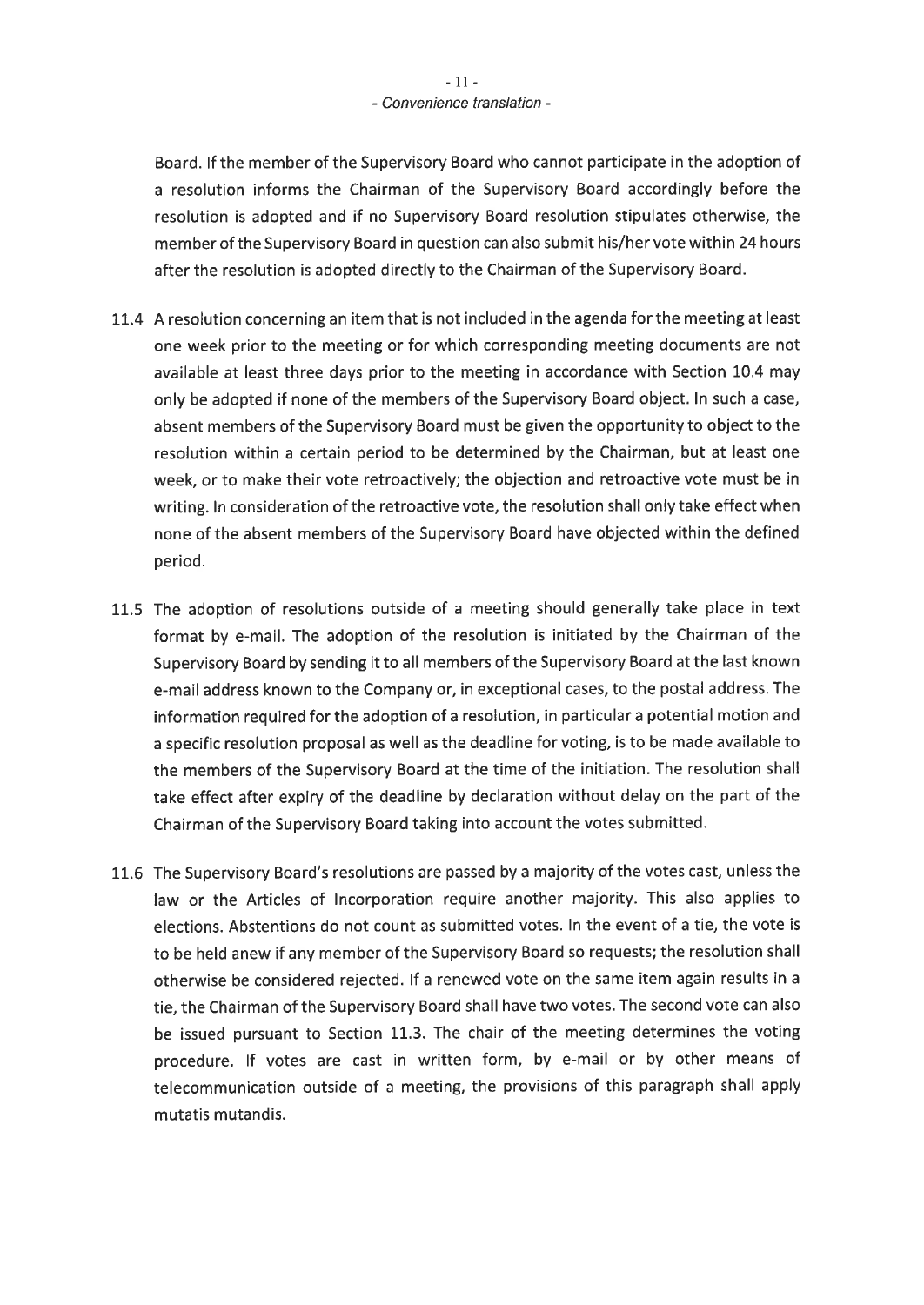# $-12-$ - Convenience translation -

11.7 The allocation of competence for the area of "labor and social issues" by the Supervisory Board to a member of the Executive Board who will then hold the title of "Labor Director" shall not, in an initial voting at the Supervisory Board, be against the votes of the employee representatives.

#### $12.$ **Minutes of meetings**

- 12.1 Minutes are to be prepared on the meetings, discussions and resolutions of the Supervisory Board. The minutes of the meetings are to indicate the place and date of the meeting, the participants, the items on the agenda, the key contents of the discussions and resolutions of the Supervisory Board and/or the relevant information for the adoption of resolutions outside of a meeting. The minutes of the meeting are to be drawn up promptly after the meeting and/or after the expiration of the deadline if an order has been given to submit votes subsequently or a resolution is adopted outside of a meeting. A resolution adopted outside of a meeting and the results of the voting should also be mentioned in the minutes of the next meeting of the Supervisory Board.
- 12.2 All meeting documents made available to the members of the Supervisory Board by way of the electronic meeting management system in accordance with Section 10.4 form automatically an integral part of the corresponding minutes of the meeting even without separate reference to their contents. The minutes of the meeting are to be signed by the person chairing the meeting and made available to the members of the Supervisory Board - with the remark "released, not approved version" - without delay by way of the electronic meeting management system and the members of the Supervisory Board are to be informed by e-mail that the minutes are available.
- 12.3 The minutes of the meeting shall be considered approved if no member of the Supervisory Board who participated in the meeting (including by submitting his/her vote in advance or subsequently) objects in text format to the person chairing the meeting within two weeks after having been notified that the minutes were available. In the event of an objection, the minutes of the meeting and the objection are to be addressed in the next regular meeting and the minutes are to be approved by resolution of the Supervisory Board during the meeting. Purely editorial changes or amendments are not considered objections, but can be made by the keeper of the minutes in agreement with the person chairing the meeting. The approved minutes of the meeting signed by the person who chaired the meeting are to be made available in the electronic meeting management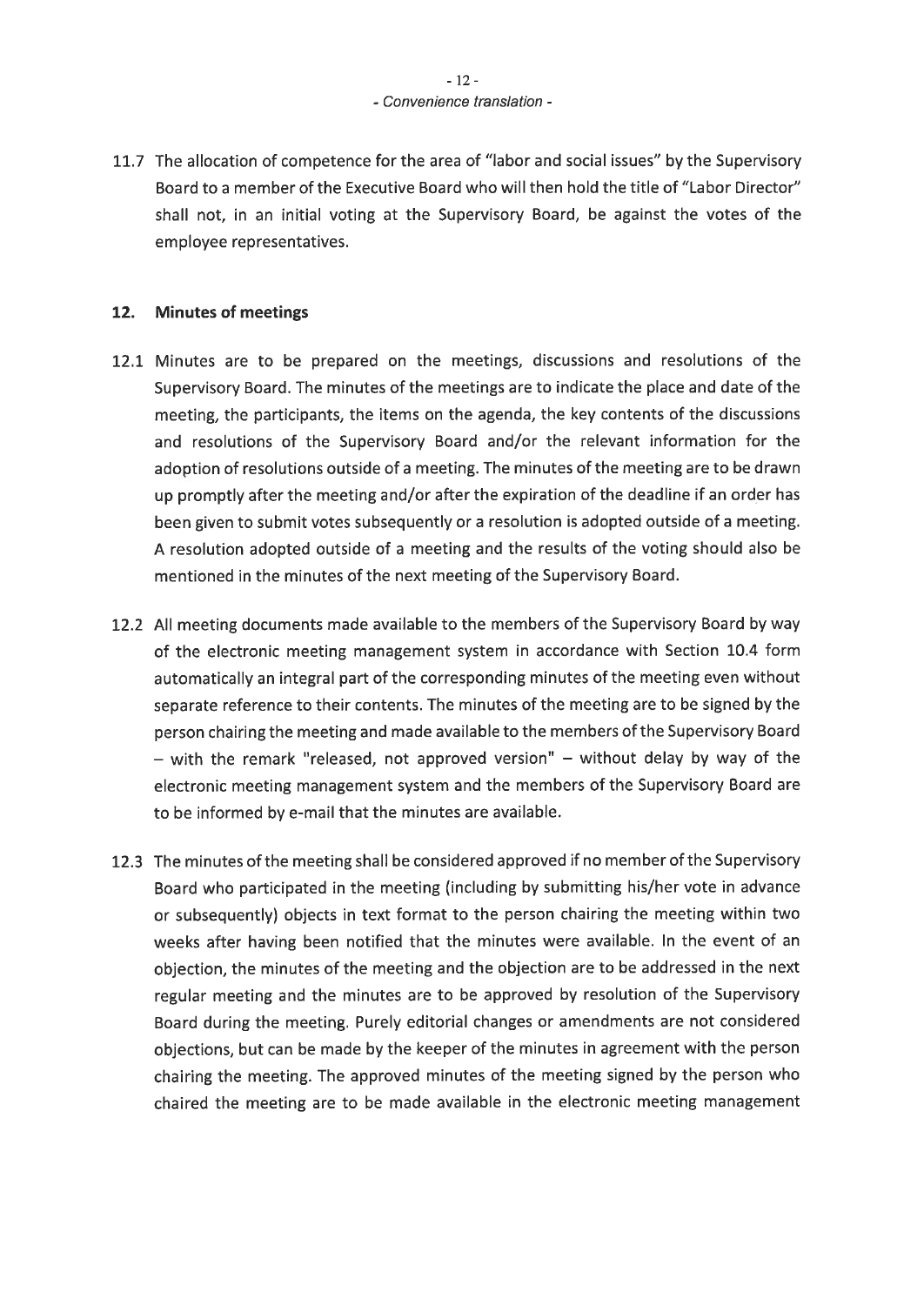# $-13-$ - Convenience translation -

system promptly after they have been approved in place of the version with the remark referred to in Section 12.2.

12.4 In particularly urgent cases, the minutes of an adopted resolution can be drawn up verbatim directly in the meeting and immediately signed by the Chairman of the Supervisory Board. If the minutes are recorded in this manner, an objection is only possible during the meeting.

#### Publication  $13.$

These Rules of Procedure are made available on the company's website.

#### 14. **Entry into force**

These Rules of Procedure take effect upon resolution by the Supervisory Board and replace the Rules of Procedure from December 13, 2018.

Mannheim, August 10, 2020

The Supervisory Board

Chairman of the Supervisory Board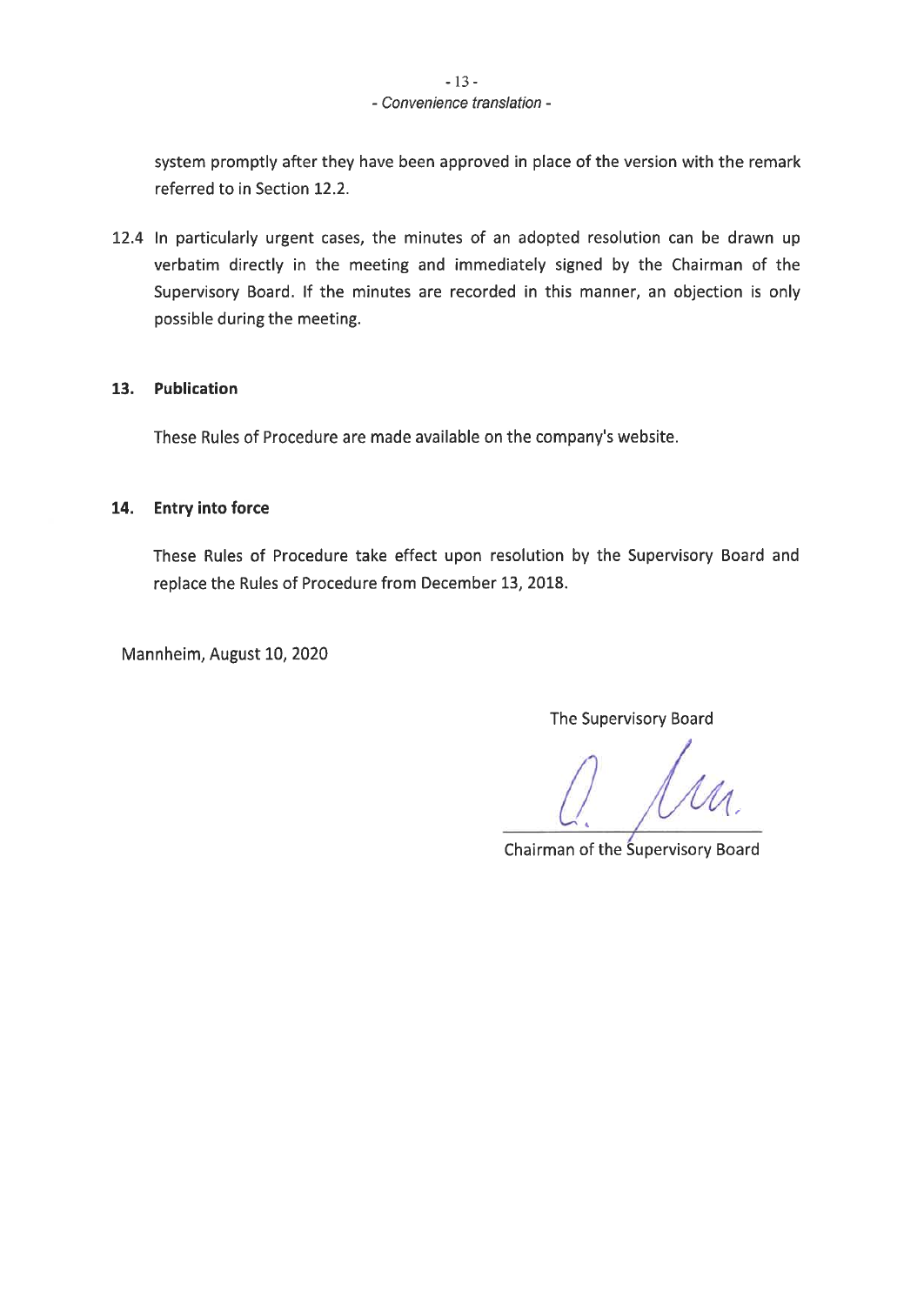**Appendix** to the Rules of Procedure for the Supervisory Board from August 10, 2020

# **Catalogue of transactions requiring prior approval of the Supervisory Board**

Insofar as it is not already legally stipulated, the Executive Board requires the approval of the Supervisory Board for and prior to entering into the following transactions substantiating and supplementing the transactions requiring approval pursuant to Section 15 Paragraph 1 of the Articles of Incorporation of Bilfinger SE:

- 1. The fundamental determination and basic changes to the corporate strategy as well as the Group organization, particularly insofar as these transactions (i) are associated with the transfer of assets that are presented in the balance sheet of the Company or the Group with a value of more than EUR 250 million, or (ii) insofar as they lead to a reduction in the direct influence of Bilfinger SE to a downstream Group level that has a carrying value of at least EUR 250 million, or (iii) that are of otherwise significant importance for the Group;
- 2. Assumption of new or the surrender of existing business segments and core industries, including their fundamental change and limitation, insofar as a Group external revenue in the amount of at least 10% of the Group revenue generated in the last completed financial year prior to the measure is affected or revenue in the relevant amount in the financial year of the implementation or if external revenue in one of the three subsequent financial years after the corporate planning is anticipated or if the measure is otherwise of significant importance for the Group;
- 3. Acceptance of a liability for third-party obligations and takeover of a guarantee of over EUR 25 million each, insofar as this does not relate to the liabilities of affiliated companies;
- 4. Emission of bonds and similar financial instruments
- 5. Acquisition and disposal of companies, parts of companies (also in the course of the transfer of individual assets – asset deal) and shares in companies, when the enterprise value or the equity value, the costs of acquisition or the proceeds for a disposal in the cases mentioned above exceed EUR 45 million; this does not apply for Group internal acquisition and disposal measures;